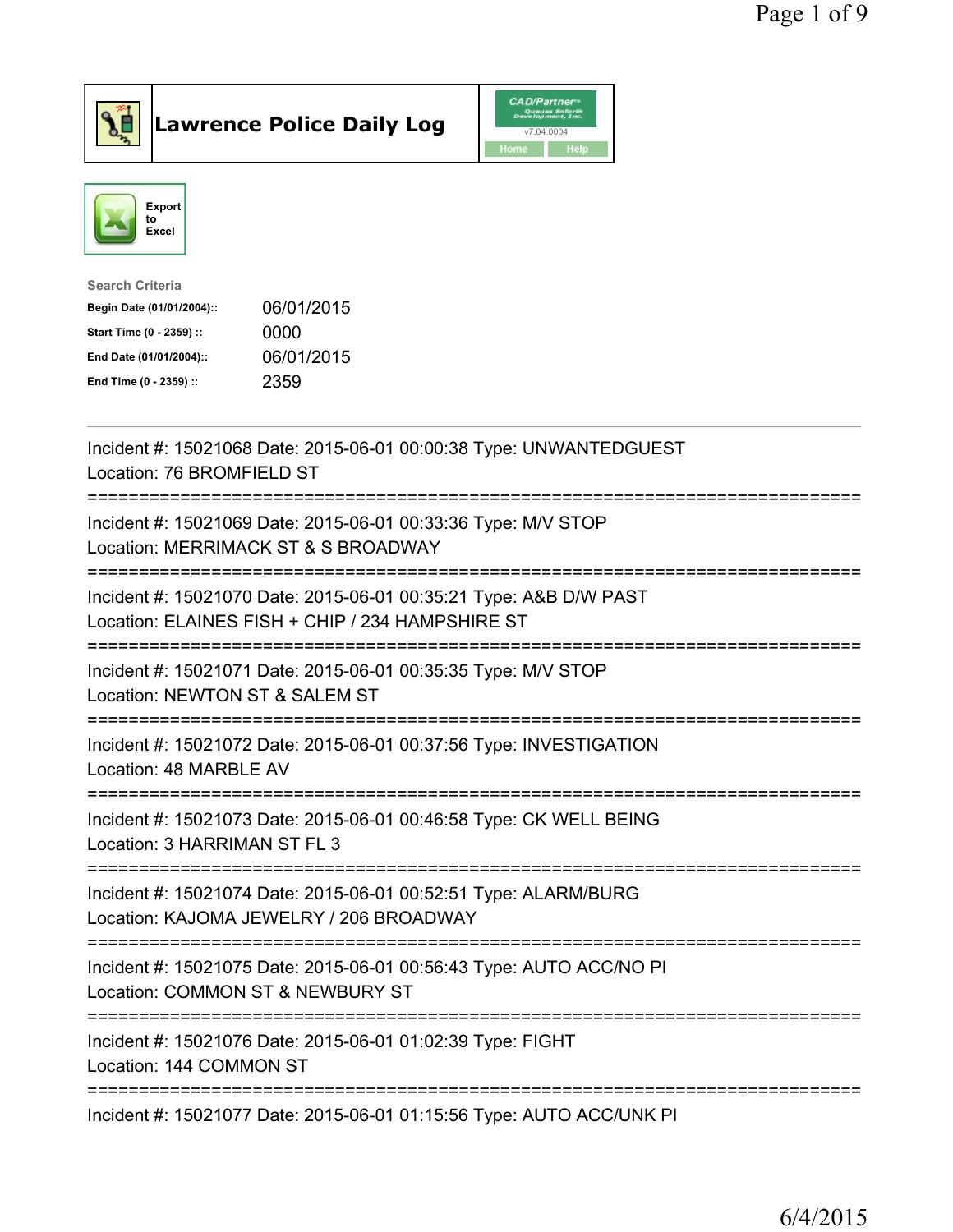| Location: BODWELL ST & MELROSE ST                                                                                                                                      |
|------------------------------------------------------------------------------------------------------------------------------------------------------------------------|
| Incident #: 15021078 Date: 2015-06-01 01:31:15 Type: PRISONER CHK<br>Location: 1 GENERAL ST<br>:===================                                                    |
| Incident #: 15021079 Date: 2015-06-01 01:52:15 Type: BOMB SCARE<br>Location: 60 FLORAL ST                                                                              |
| Incident #: 15021080 Date: 2015-06-01 01:57:57 Type: SHOTS FIRED<br>Location: LAWRENCE ST & MAPLE ST                                                                   |
| Incident #: 15021081 Date: 2015-06-01 02:07:22 Type: TOW OF M/V<br>Location: CVS PHARMACY / 266 BROADWAY                                                               |
| ===================================<br>Incident #: 15021082 Date: 2015-06-01 02:10:11 Type: M/V STOP<br>Location: FERRY ST & KENDALL ST<br>;========================== |
| Incident #: 15021083 Date: 2015-06-01 02:20:01 Type: M/V STOP<br>Location: FRANKLIN ST & METHUEN ST                                                                    |
| Incident #: 15021085 Date: 2015-06-01 02:25:25 Type: MAL DAMAGE<br>Location: 145 WILLOW ST                                                                             |
| Incident #: 15021084 Date: 2015-06-01 02:26:22 Type: DISTURBANCE<br>Location: 117 WILLOW ST FL 1                                                                       |
| Incident #: 15021086 Date: 2015-06-01 02:40:13 Type: M/V STOP<br>Location: BROADWAY & LOWELL ST                                                                        |
| Incident #: 15021087 Date: 2015-06-01 02:51:56 Type: UNWANTEDGUEST<br>Location: 302 HOWARD ST FL 3                                                                     |
| Incident #: 15021088 Date: 2015-06-01 02:59:28 Type: ALARMS<br>Location: 130 FRANKLIN ST                                                                               |
| Incident #: 15021089 Date: 2015-06-01 03:07:29 Type: 209A/VIOLATION<br>Location: 11 LAWRENCE ST #810 FL 8                                                              |
| Incident #: 15021090 Date: 2015-06-01 03:08:07 Type: NOISE ORD<br>Location: 65 MYRTLE ST                                                                               |
| ======================<br>Incident #: 15021091 Date: 2015-06-01 03:15:35 Type: SHOTS FIRED<br>Location: 159 PARK ST                                                    |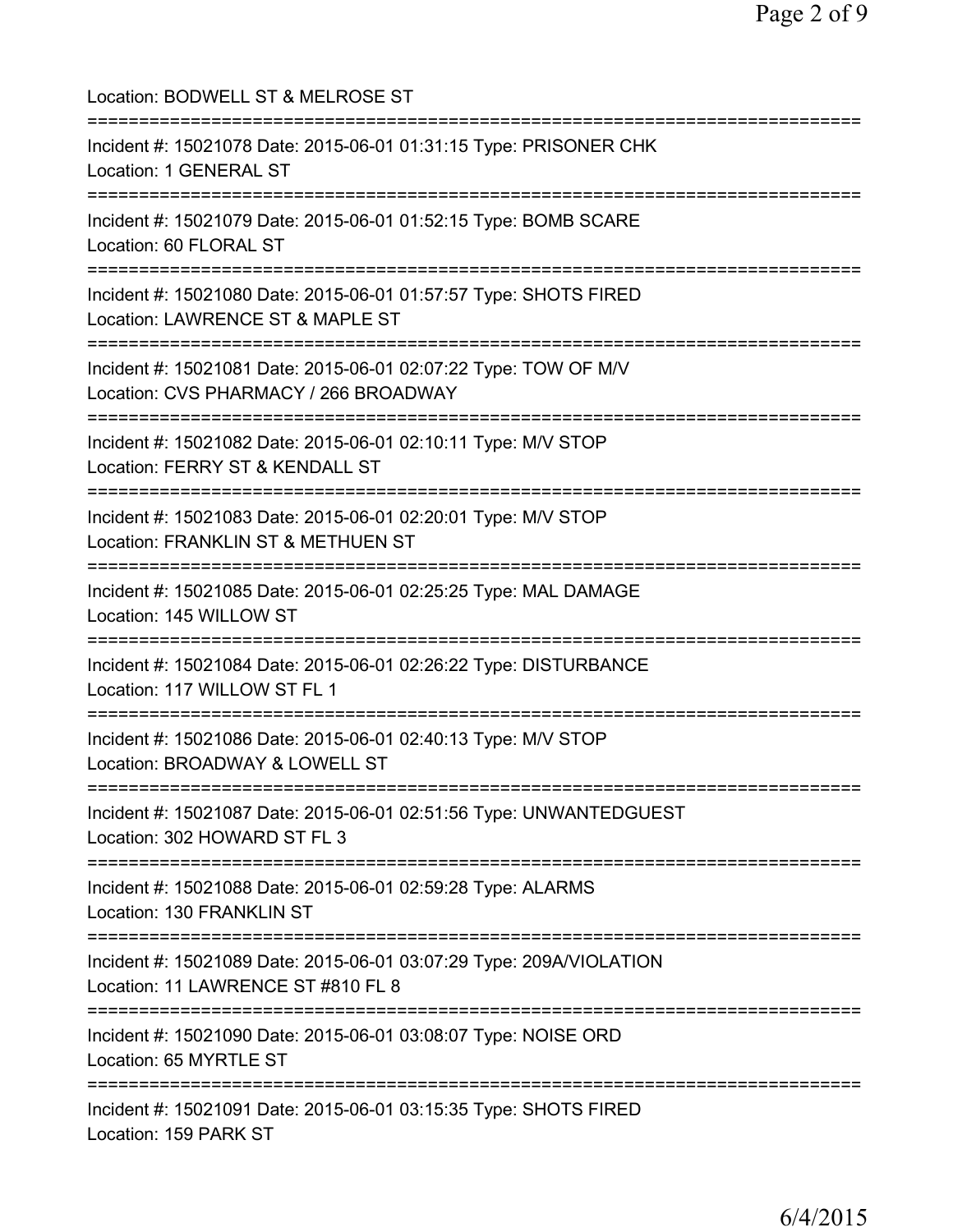| Incident #: 15021092 Date: 2015-06-01 03:20:02 Type: DOMESTIC/PROG<br>Location: 79 SHAWSHEEN RD FL 1<br>==========================               |
|--------------------------------------------------------------------------------------------------------------------------------------------------|
| Incident #: 15021093 Date: 2015-06-01 03:26:09 Type: ALARM/BURG<br>Location: HABIT-OPCO / 10 EMBANKMENT RD<br>================================== |
| Incident #: 15021094 Date: 2015-06-01 04:05:10 Type: M/V STOP<br>Location: 25 BOYD ST                                                            |
| Incident #: 15021095 Date: 2015-06-01 06:46:19 Type: MAL DAMAGE<br>Location: 100 SARATOGA ST                                                     |
| Incident #: 15021096 Date: 2015-06-01 07:00:57 Type: ALARM/BURG<br>Location: EL CESAR RESTURANT / 99 ESSEX ST                                    |
| Incident #: 15021097 Date: 2015-06-01 07:04:17 Type: CK WELL BEING<br>Location: 1 BIRCH ST<br>============                                       |
| Incident #: 15021098 Date: 2015-06-01 07:29:51 Type: B&E/MV/PAST<br>Location: 100 SARATOGA ST                                                    |
| Incident #: 15021099 Date: 2015-06-01 07:48:22 Type: ALARMS<br>Location: DENTAL BRIGHT / 488 ESSEX ST<br>============================            |
| Incident #: 15021101 Date: 2015-06-01 07:55:18 Type: CLOSE STREET<br>Location: AVON ST & SAUNDERS ST                                             |
| Incident #: 15021100 Date: 2015-06-01 08:01:31 Type: AUTO ACC/NO PI<br>Location: TONY'S CONVENIENCE STORE / 191 PARKER ST                        |
| Incident #: 15021102 Date: 2015-06-01 08:35:42 Type: B&E/MV/PAST<br>Location: 397 LOWELL ST                                                      |
| Incident #: 15021103 Date: 2015-06-01 08:39:42 Type: SUS PERS/MV<br>Location: AMES ST & OLIVE AV                                                 |
| Incident #: 15021104 Date: 2015-06-01 08:49:35 Type: UNWANTEDGUEST<br>Location: 167 MAY ST                                                       |
| Incident #: 15021105 Date: 2015-06-01 09:08:35 Type: TOW OF M/V<br>Location: CEDAR ST & HAMPSHIRE ST                                             |
|                                                                                                                                                  |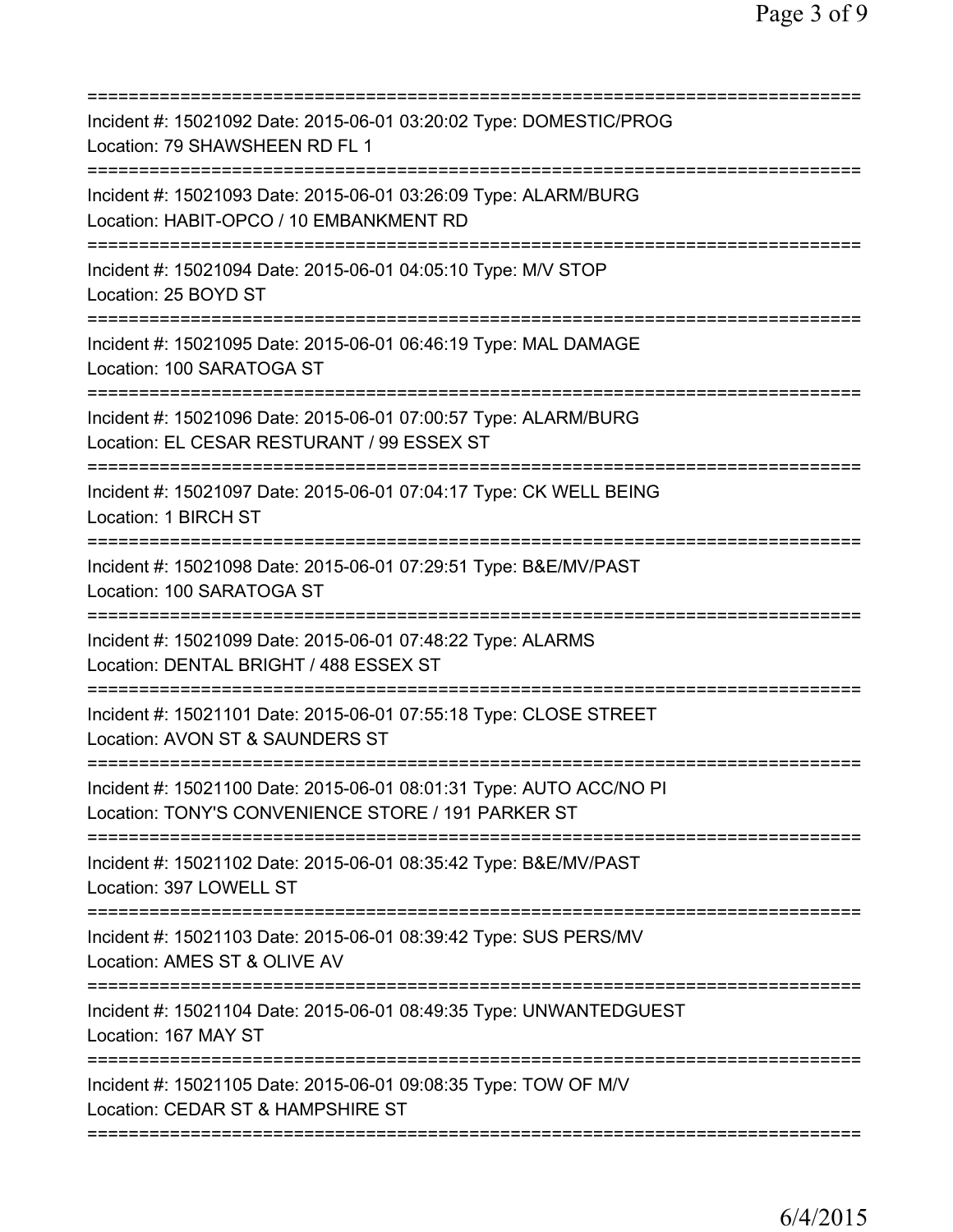| Incident #: 15021106 Date: 2015-06-01 09:40:34 Type: CK WELL BEING<br>Location: ROOMING HOUSE / 248 BROADWAY                                      |
|---------------------------------------------------------------------------------------------------------------------------------------------------|
| Incident #: 15021107 Date: 2015-06-01 10:04:01 Type: TOW OF M/V<br>Location: 46 ALBION ST                                                         |
| Incident #: 15021108 Date: 2015-06-01 10:06:52 Type: HARASSMENT<br>Location: 439 S UNION ST #207A                                                 |
| Incident #: 15021109 Date: 2015-06-01 10:18:14 Type: INVEST CONT<br>Location: 144 BERKELEY ST<br>====================================             |
| Incident #: 15021110 Date: 2015-06-01 10:25:52 Type: M/V STOP<br>Location: FERRY ST & LESLIE ST                                                   |
| Incident #: 15021111 Date: 2015-06-01 10:37:57 Type: M/V STOP<br>Location: FERRY ST & HIGH ST                                                     |
| Incident #: 15021112 Date: 2015-06-01 10:44:20 Type: M/V STOP<br>Location: 34 SALEM ST<br>.---------------------------------                      |
| Incident #: 15021113 Date: 2015-06-01 10:46:02 Type: INVESTIGATION<br>Location: 10 INTERNATIONAL WY                                               |
| Incident #: 15021114 Date: 2015-06-01 10:50:10 Type: M/V STOP<br>Location: BROADWAY & LAKE ST                                                     |
| Incident #: 15021115 Date: 2015-06-01 10:51:08 Type: INVESTIGATION<br>Location: 93 JACKSON ST                                                     |
| Incident #: 15021116 Date: 2015-06-01 11:03:01 Type: GENERAL SERV<br>Location: 49 HIGH ST                                                         |
| Incident #: 15021117 Date: 2015-06-01 11:13:48 Type: TOW OF M/V<br>Location: 380 ELM ST<br>---------                                              |
| Incident #: 15021118 Date: 2015-06-01 11:14:51 Type: SHOTS FIRED<br>Location: 141 MAY ST FL 1ST<br>================<br>========================== |
| Incident #: 15021119 Date: 2015-06-01 11:20:51 Type: M/V STOP<br>Location: MONMOUTH ST & PARK ST                                                  |
| Incident #: 15021120 Date: 2015-06-01 11:28:14 Type: SUS PERS/MV                                                                                  |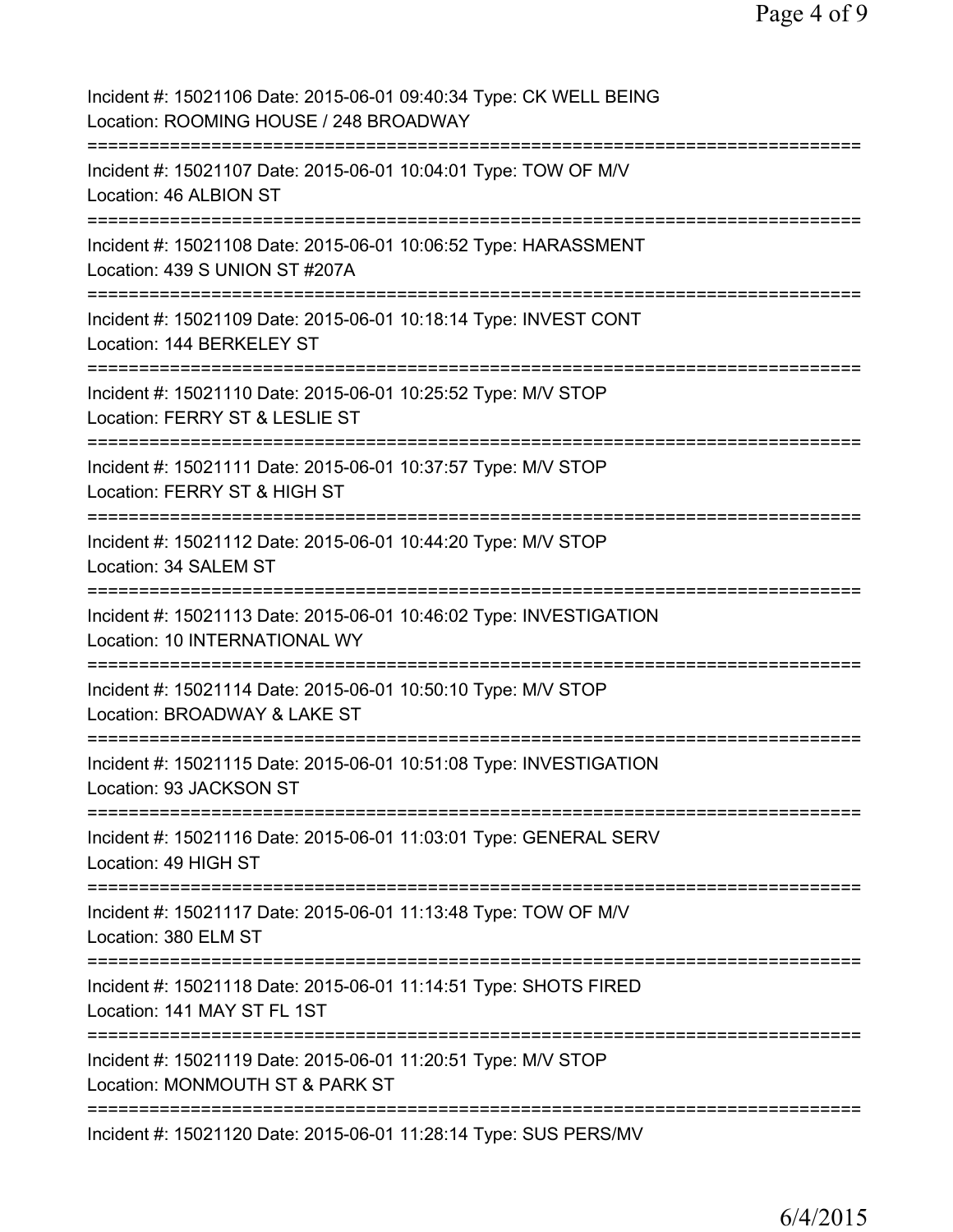| Location: 360 BROADWAY                                                                                                                        |
|-----------------------------------------------------------------------------------------------------------------------------------------------|
| Incident #: 15021121 Date: 2015-06-01 11:38:07 Type: AUTO ACC/NO PI<br>Location: 241 S UNION ST<br>:=========================                 |
| Incident #: 15021122 Date: 2015-06-01 11:46:54 Type: MAN DOWN<br>Location: 0 BENNINGTON ST<br>======================                          |
| Incident #: 15021123 Date: 2015-06-01 11:51:01 Type: LARCENY/PAST<br>Location: CASA NUEVA / 59 JACKSON ST<br>================================ |
| Incident #: 15021124 Date: 2015-06-01 11:54:19 Type: WARRANT SERVE<br>Location: 72 TREMONT ST                                                 |
| Incident #: 15021127 Date: 2015-06-01 11:54:32 Type: FRAUD<br>Location: 66 PARKER ST                                                          |
| Incident #: 15021126 Date: 2015-06-01 11:56:38 Type: KEEP PEACE<br>Location: FIVE STAR EXPRESS / 600 ESSEX ST                                 |
| Incident #: 15021125 Date: 2015-06-01 11:58:07 Type: ANIMAL COMPL<br>Location: 44 FARNHAM ST                                                  |
| Incident #: 15021129 Date: 2015-06-01 12:09:46 Type: MEDIC SUPPORT<br>Location: 125 HANCOCK ST                                                |
| Incident #: 15021128 Date: 2015-06-01 12:10:13 Type: SUS PERS/MV<br>Location: 516 ESSEX ST                                                    |
| Incident #: 15021130 Date: 2015-06-01 12:13:13 Type: 209A/SERVE<br>Location: 10 WEARE ST                                                      |
| Incident #: 15021132 Date: 2015-06-01 12:14:45 Type: MV/BLOCKING<br>Location: 15 NEWBURY ST                                                   |
| Incident #: 15021131 Date: 2015-06-01 12:14:54 Type: 209A/SERVE<br>Location: 88 BAILEY ST                                                     |
| Incident #: 15021135 Date: 2015-06-01 12:18:47 Type: DISTURBANCE<br>Location: 1 TREMONT ST #APT 1                                             |
| Incident #: 15021133 Date: 2015-06-01 12:19:48 Type: M/V STOP<br>Location: BELKNAP ST & EVERETT ST                                            |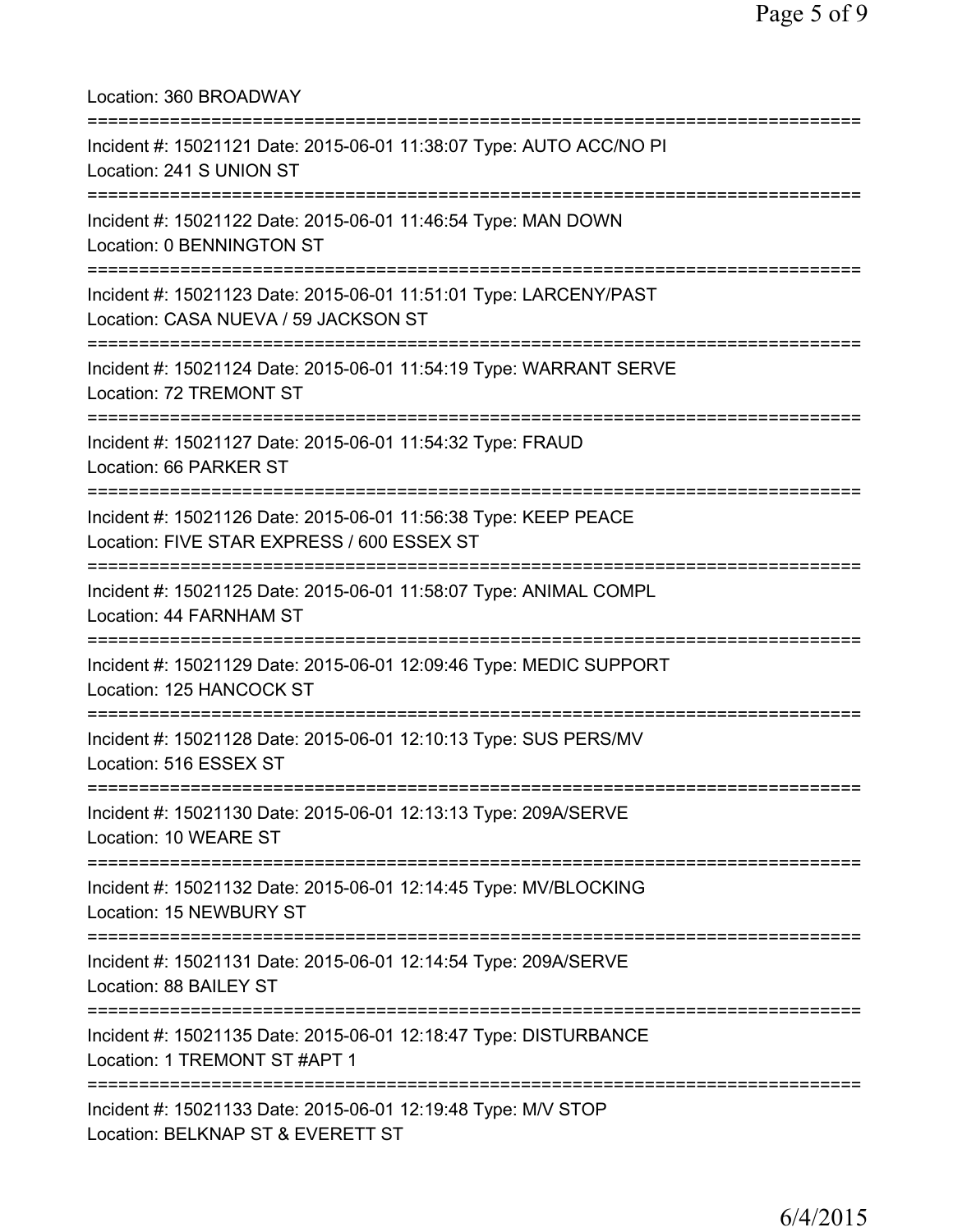| Incident #: 15021134 Date: 2015-06-01 12:20:00 Type: BUILDING CHK<br>Location: 66 BAILEY ST                                                      |
|--------------------------------------------------------------------------------------------------------------------------------------------------|
| Incident #: 15021136 Date: 2015-06-01 12:33:43 Type: DRUG VIO<br>Location: JACKSON & SUMMER                                                      |
| Incident #: 15021137 Date: 2015-06-01 12:44:54 Type: 209A/SERVE<br>Location: 296 SALEM ST                                                        |
| Incident #: 15021138 Date: 2015-06-01 12:49:49 Type: TOW OF M/V<br>Location: BLAKELIN ST & MANCHESTER ST<br>==================================== |
| Incident #: 15021140 Date: 2015-06-01 12:51:50 Type: CK WELL BEING<br>Location: 6 MARIE LN                                                       |
| Incident #: 15021139 Date: 2015-06-01 12:52:32 Type: 209A/SERVE<br>Location: 248 SALEM ST                                                        |
| Incident #: 15021141 Date: 2015-06-01 12:58:34 Type: TRESPASSING<br>Location: 205 BROADWAY                                                       |
| Incident #: 15021142 Date: 2015-06-01 13:09:10 Type: NOISE ORD<br>Location: 16 BEACON ST #APT18                                                  |
| ====================<br>Incident #: 15021143 Date: 2015-06-01 13:27:48 Type: HIT & RUN M/V<br>Location: 75 MANCHESTER ST                         |
| Incident #: 15021144 Date: 2015-06-01 13:41:26 Type: SUS PERS/MV<br>Location: 38 SHATTUCK ST                                                     |
| ====================================<br>Incident #: 15021145 Date: 2015-06-01 13:42:12 Type: SUS PERS/MV<br>Location: 279 PARK ST                |
| Incident #: 15021146 Date: 2015-06-01 13:47:39 Type: AUTO ACC/NO PI<br>Location: 125 JACKSON ST<br>======================================        |
| Incident #: 15021147 Date: 2015-06-01 13:52:40 Type: AUTO ACC/NO PI<br>Location: DENNYS / 160 WINTHROP AV                                        |
| Incident #: 15021148 Date: 2015-06-01 14:23:02 Type: AUTO ACC/PI<br>Location: AUBURN ST & HAMPSHIRE ST                                           |
|                                                                                                                                                  |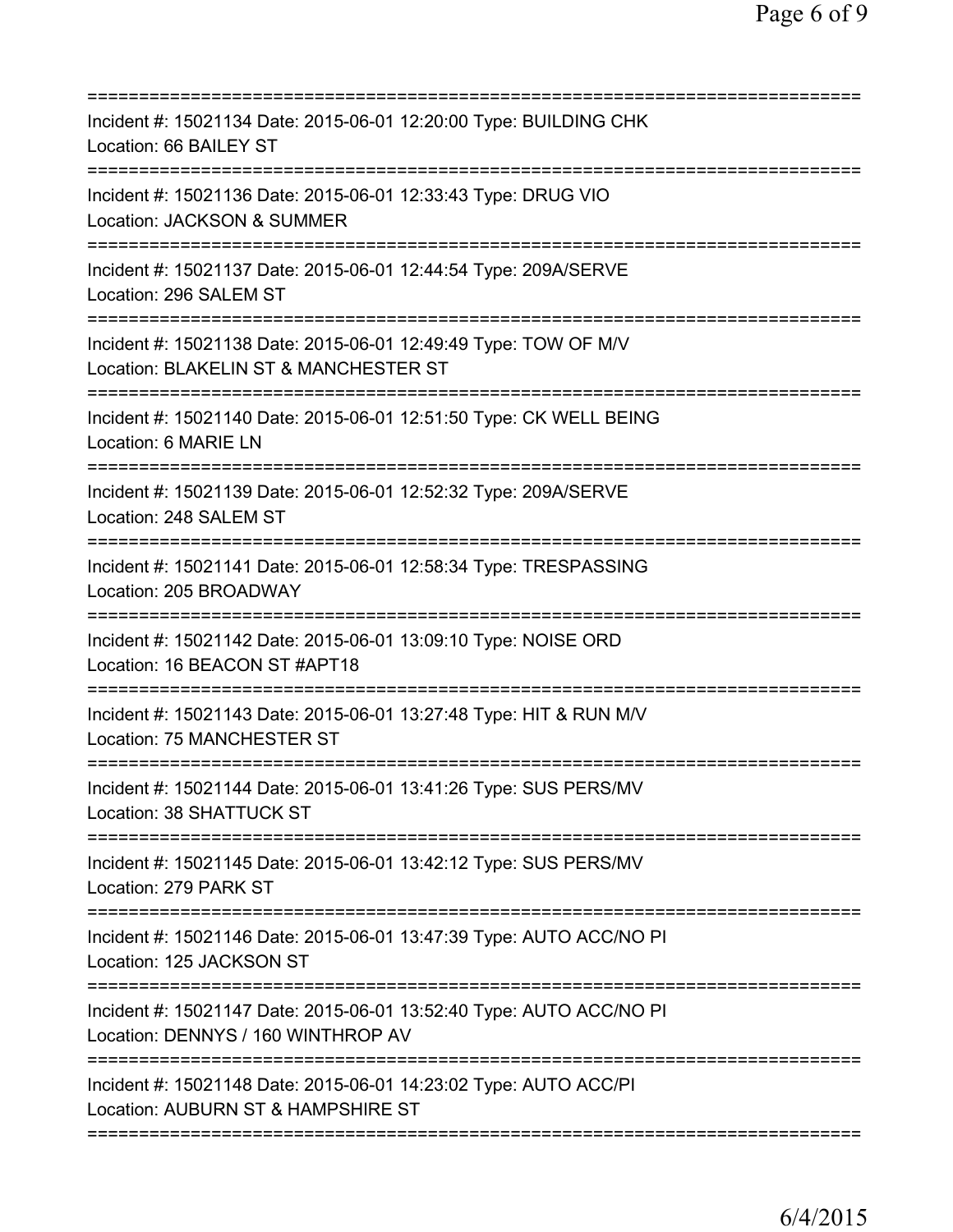| Incident #: 15021149 Date: 2015-06-01 14:23:47 Type: MEDIC SUPPORT<br>Location: 76 BROMFIELD ST                         |
|-------------------------------------------------------------------------------------------------------------------------|
| Incident #: 15021150 Date: 2015-06-01 14:45:08 Type: ASSSIT AMBULANC<br>Location: 233 HAVERHILL ST                      |
| Incident #: 15021151 Date: 2015-06-01 15:01:33 Type: AUTO ACC/NO PI<br>Location: MANCHESTER ST & NEAR BELLEVUE CEMETERY |
| Incident #: 15021152 Date: 2015-06-01 16:06:21 Type: PARK & WALK<br>Location: 205 BROADWAY                              |
| Incident #: 15021153 Date: 2015-06-01 16:17:28 Type: AUTO ACC/NO PI<br>Location: AUTO ZONE / 380 BROADWAY               |
| Incident #: 15021154 Date: 2015-06-01 16:18:50 Type: AUTO ACC/NO PI<br>Location: AMESBURY ST & HAVERHILL ST             |
| Incident #: 15021155 Date: 2015-06-01 16:20:41 Type: DISTURBANCE<br>Location: 17 PLATT ST                               |
| Incident #: 15021156 Date: 2015-06-01 16:28:35 Type: THREATS<br>Location: 284 BROADWAY FL 2                             |
| Incident #: 15021157 Date: 2015-06-01 16:36:22 Type: AUTO ACC/PED<br>Location: 80 BODWELL ST                            |
| Incident #: 15021158 Date: 2015-06-01 16:45:07 Type: MEDIC SUPPORT<br>Location: AMESBURY ST & COMMON ST                 |
| Incident #: 15021159 Date: 2015-06-01 16:45:55 Type: AUTO ACC/PI<br>Location: 128 PARKER ST                             |
| Incident #: 15021160 Date: 2015-06-01 17:01:33 Type: HIT & RUN M/V<br>Location: 490 HAMPSHIRE ST                        |
| Incident #: 15021161 Date: 2015-06-01 17:05:36 Type: AUTO ACC/PI<br>Location: 28 INMAN ST                               |
| Incident #: 15021162 Date: 2015-06-01 17:13:42 Type: MAL DAMAGE<br>Location: 57 WOODLAND ST #1                          |
| Incident #: 15021163 Date: 2015-06-01 17:18:30 Type: AUTO ACC/NO PI                                                     |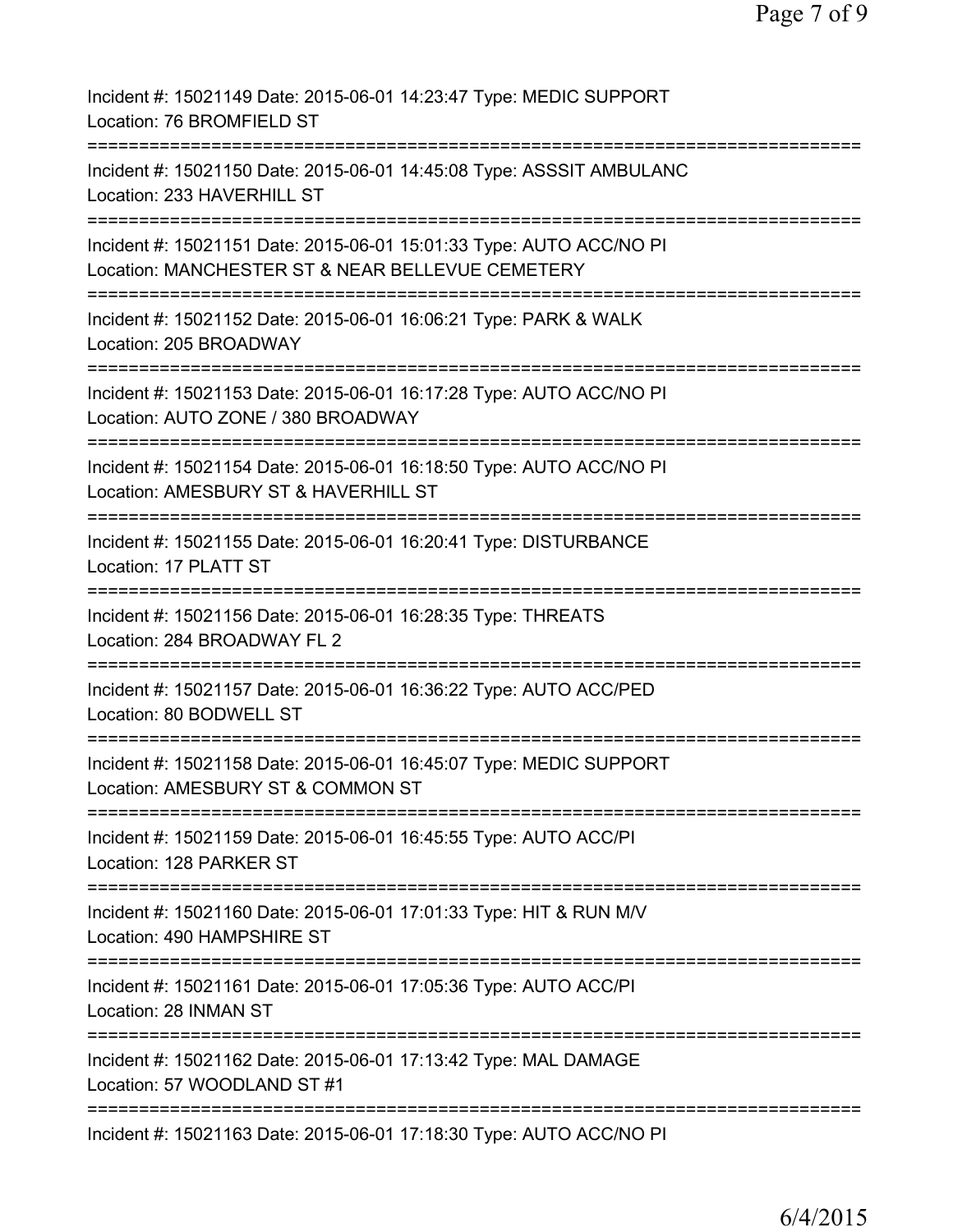Location: MERRIMACK ST & S UNION ST =========================================================================== Incident #: 15021164 Date: 2015-06-01 17:39:01 Type: INVESTIGATION Location: 133 ESSEX ST #19 =========================================================================== Incident #: 15021165 Date: 2015-06-01 18:00:54 Type: MAL DAMAGE Location: 430 N CANAL ST =========================================================================== Incident #: 15021166 Date: 2015-06-01 18:16:58 Type: ASSIST FIRE Location: 3 EASTON ST =========================================================================== Incident #: 15021167 Date: 2015-06-01 18:49:51 Type: ALARM/BURG Location: FISICHELLI'S PASTRY SHOP / 55 UNION ST =========================================================================== Incident #: 15021168 Date: 2015-06-01 18:51:02 Type: SUS PERS/MV Location: 43 JACKSON ST =========================================================================== Incident #: 15021169 Date: 2015-06-01 19:16:40 Type: DISTURBANCE Location: WENDYS / 75 WINTHROP AV =========================================================================== Incident #: 15021170 Date: 2015-06-01 19:23:32 Type: DOMESTIC/PROG Location: ESSEX ST & MILL ST =========================================================================== Incident #: 15021171 Date: 2015-06-01 19:57:41 Type: M/V STOP Location: 302 S UNION =========================================================================== Incident #: 15021172 Date: 2015-06-01 19:58:30 Type: WARRANT SERVE Location: 18 HIGH ST =========================================================================== Incident #: 15021173 Date: 2015-06-01 20:16:11 Type: FIGHT Location: 147 LAWRENCE ST =========================================================================== Incident #: 15021174 Date: 2015-06-01 20:43:53 Type: SPECIAL CHECK Location: 193 S BROADWAY =========================================================================== Incident #: 15021175 Date: 2015-06-01 20:52:39 Type: MAL DAMAGE Location: 278 BROADWAY #6 =========================================================================== Incident #: 15021176 Date: 2015-06-01 21:16:31 Type: NOISE ORD Location: 11 LAWRENCE ST #602 FL 6 =========================================================================== Incident #: 15021177 Date: 2015-06-01 21:39:40 Type: SEIZED PROP Location: 94 ANDOVER ST